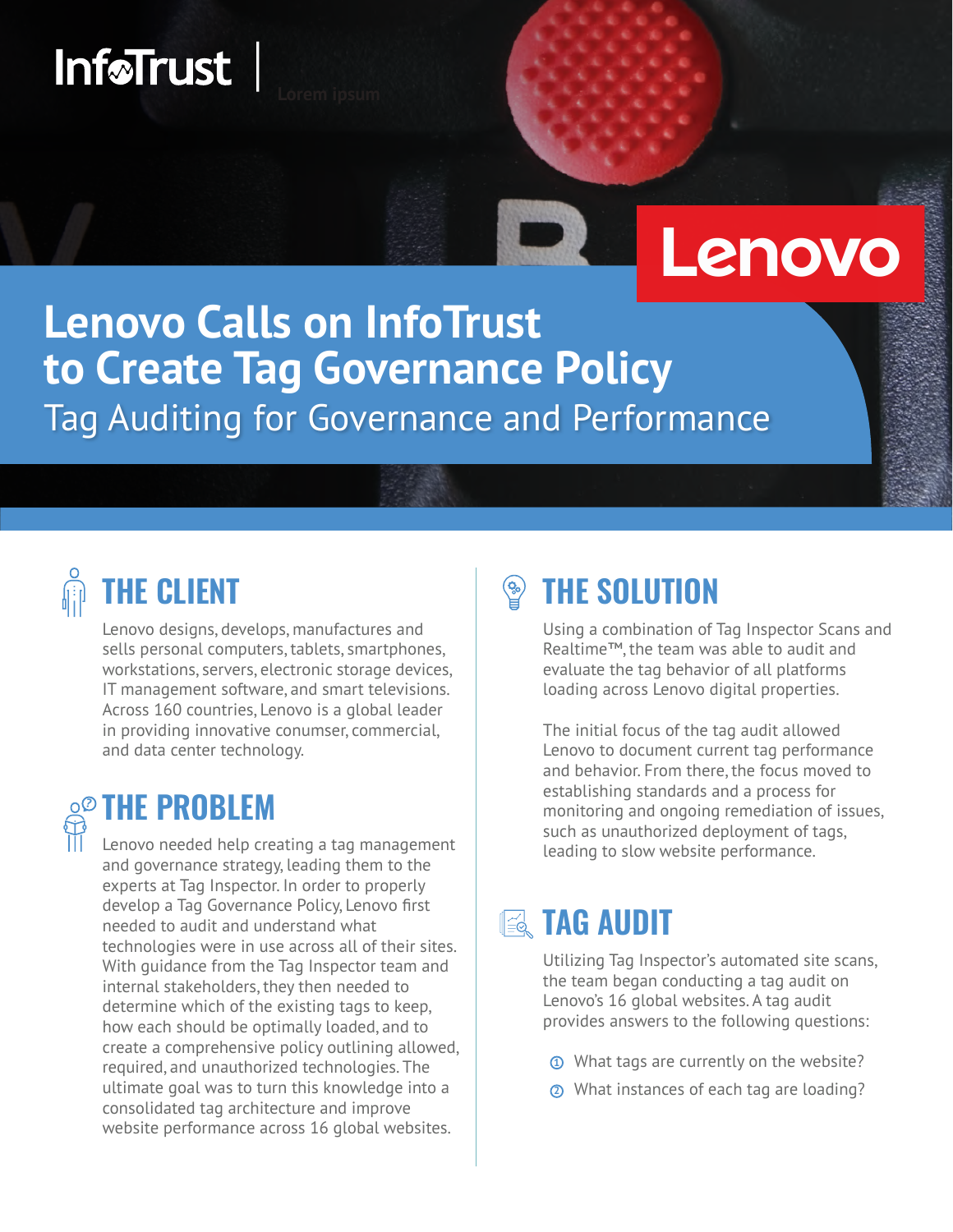

- **3** Where are these tags located on the site?
- 4 How is each tag on the website loading?

Based on the results of the initial audit, the Taq Inspector team was able to help accomplish the following tasks for Lenovo:

- **<sup>1</sup> Identify All Active Tags: Lenovo wanted** Tag Inspector scans to identify at least 95% of the tags available. Leveraging Tag Inspector's industry-leading tag library, the team was able to identify specific platforms loading across each site. In addition, every unique instance/account associated with each tag was shown, leading to consolidations in tracking and technology.
- **2 Better Manage Third-Party Tags: Tag** Inspector was able to show Lenovo which platforms were firing tags and which third-party tags were piggybacking on Lenovo's tags. This insight allowed Lenovo to remove unauthorized tags from their websites.
- **3** Manage the Number and Type of Tags: Tag Inspector was able to identify the

number of tags loading on each site, along with the specific instances of each platform. This insight allowed Lenovo to limit tags across all pages to a max of 30.

#### THE RESULT

The Tag Inspector team was able to provide Lenovo key deliverables such as tag inventory reporting, competitor analysis scans, real-time latency reports, and trainings to help develop a comprehensive Tag Governance Policy.

As a result of improved governance, benefits like site performance optimizations were able to be realized.

The insights gained from the initial tag auditing led to a Tag Governance Policy and process utilizing an improved technical architecture to optimize tag management and scalable tracking. Lenovo internal teams were able to take this information and assign business owners responsible for each platform. Once identified, business assumptions were able to be challenged, leading to a more streamlined approach to tag management.

Lenovo was ultimately able to take full ownership of the technology platforms across all of their sites and develop processes to help support future data activations and enhancements. The consolidations and optimizations in tag deployment ultimately led to an average of about 3 seconds in faster page load speeds.